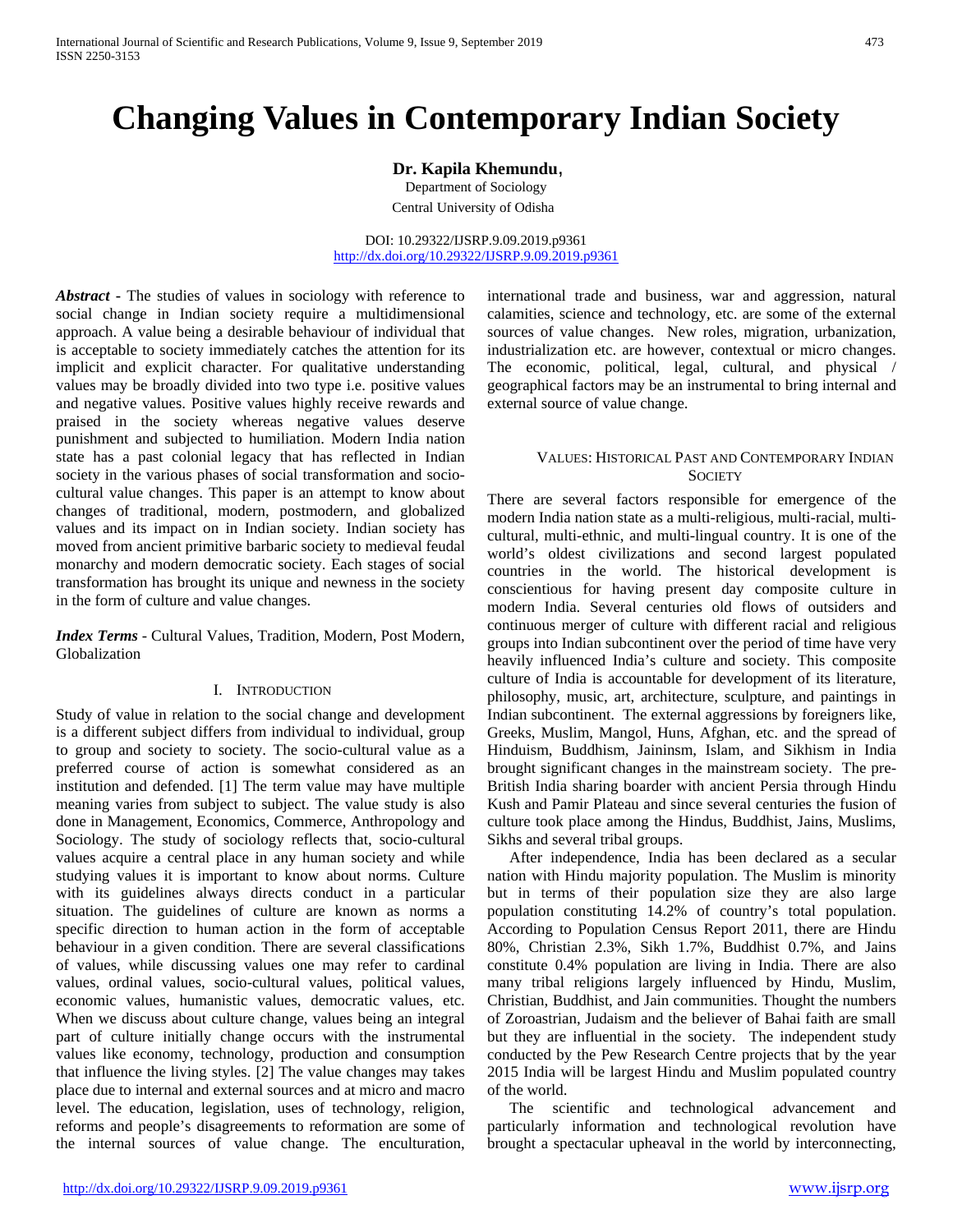market, people, society, economy, polity and culture. The globalization process has reinforced the network and communication system all over the world facilitating every sphere of social life. Social connections in the global space has no territorial obstacle and it seems global territory has got reduced by conquering the distance and reducing the time to accomplish the task with machine and technology. This has largely influenced the traditional socio-cultural values, encourage consumer culture, consumer behaviour, and material aspirations among the people and make vulnerable to traditional social, religious and ritual practices of Indian society. The impact of globalization process in India reflected in the form of increasing social inequality, gender gap, and regional disparity.

## II. RESEARCH ELABORATIONS INDIAN VALUES AT A GLANCE

The literature on Indian values has developed through the ages, comes from sources of the vedas, upanishads, puranas, religious practices, inscription, traditions, customs and beliefs. Indian values can also be understood from Indian arts, architecture, paintings, song, dance and music. The uniqueness of Indian culture lies with its traditions and some of the human values like truth, non-violence, peace, and tolerance are of purely Indian origin. These values have been referred in Vedas and Smritis and became diluted in the later stage. Some of the social values like, honesty, sacrifice, renunciation, compassion, humanity, forgiveness, and charity, etc. continuing in Indian society since long. Despite having India's diversity, social harmony is one of the important values binding different communities together to stand as a nation state. Tolerance is other such Indian values because of which India accommodated diversified ethnic, linguistic and religious community to exist in its soil. A comparative study of institutions is a pre-requisite for analysis of social change in relation to value which cannot be carried out through a culturological approach alone to sociology, as it overemphasizes the uniqueness of social phenomena. [3]

Formally, values can be distinguished as positive or negative, as relative or absolute, or as subjective or objective." Hence, it is not possible to deal with the changing values in the entire sphere of society and its institutions. However, selective areas of social life and social institutions like family, marriage, kinship, caste, class, religion, politics, gender, ethnicity, migration, violence, crime etc. is desirable and many of us know the way how it is changing. For example in Indian society, family forms very important part of the social environment of the infant, the child and the adolescent. Today the family is undergoing under the process of restructuring industrialized society along the western experience. Many Indian families are now no more structurally joint in nature but being a consumption unit they continues to maintain functional joint. For instance, the increased freedom in marital choices, disappearance of dowries, decline of polygyny, increase of diverse, etc. along with a change from large extended families to simple or nuclear families now experienced among the Indian societies. New trends are found gradually in marriage relationship e.g. increasing of mutual understanding/love marriages, contractual marriages, no barriers in age-limit, interstate and inter-continental marriages etc.

## III. RESEARCH FINDINGS

## TRADITIONAL VALUES IN INDIAN SOCIETY

The Oxford Dictionary of Sociology explains the term tradition as a laid down practices in the society that seek to infuse certain actions standard, values and norms entail continuity with the past, and connected with extensively conventional rituals. Indian cultural tradition is unique and governed by traditional values. Making comparison of both traditional and present society, individuals bears the values in the present society can however, be distinguished from the four points of view. Individual seems to be modern in identity and traditional in life style and individuals modern in identity and traditional in life style. Individual seems to be traditional in identity and traditional in life style and individual modern in identity and modern in life style.

The ancient social institution of classical Hindu society was characterized Vedic tradition, Varnashram, Dharma and Karma. Modern society has evolved from that of the Middle Ages, which at first sight appears to be a society of traditional type. Most studies on social change in Indian are identified with spread of these values in regional or national spheres. The diversity of human needs, material and emotional requirements account for the multiplicity of values. Values differ from person to person and somebody's value has no particular significance for other. In Indian society caste is an endogamous unit but educational among the people, migration in search of job opportunities, occupational mobility, and common place of work for men and women in corporate world, companies and factories has encouraged inter-caste marriage. Widow marriages, diverse marriages etc. has been taking place in a large extent by marriage bureaus and special advertisement through mass media, internet connection and telecommunication network. The age at marriages has gone up due to both economic and cultural factors. The education and employment are considered more or less as valuable as for boys and girls. Similarly Indian women are no more a neglected or deprived section in the society. The identity of today's women is changed and their performance in some case stood better than their male counterparts.

Caste, class and occupational relations in traditional Indian society experience the basis of hierarchical social arrangements with social position and graded inequality based on ideology. But the modern industrial society determines social inequalities in terms of class relations and individual achievements. D.P. Mukerji pointed out that, the new middle class with nationalist awakening has emerged in Indian social structure due to British rule and governed by the Indian tradition. Indian tradition presents a rigid socio-cultural force after the emergence of new middle class but yet to be adaptive and accepted. [4] Mukerji unleashing many vigour of cultural inconsistency in Indian society primarily spotlighted and stumble upon Indian and western tradition that has given rise to new middle class. This augment of cultural inconsistency produced a dialectical route of conflict and synthesis require move forward to play a major role in the class structure of Indian society. [5] The social change is inevitable to any society whether it is based on class relations or forces of science and technology. In the context of social change in India, S.C. Dube has discussed about the classical tradition,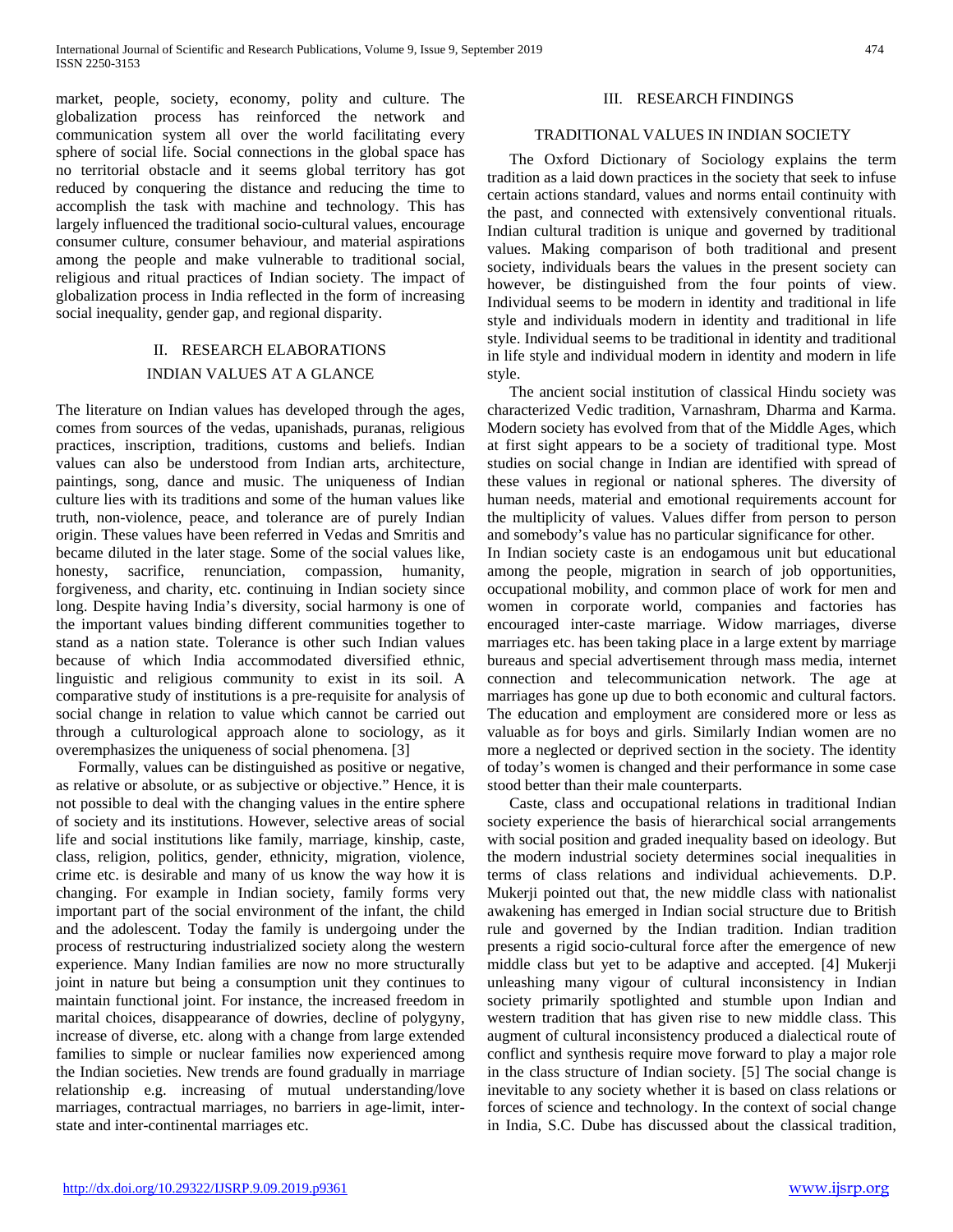national tradition, regional tradition, local tradition, western tradition, and local sub-cultural tradition. [6]

## MODERN VALUES

The modernization of Indian society began with the British rule in India that has marched with the discovery of Indian subcontinent by European. The industrial revolution in Europe heralded a new era science and technological advancement.

Modern or traditional values can be examined indicating to socio-cultural alteration and progress in economy that has taken place in a stipulated time period. Study of value change is to be seen with reference to tradition-modernity dichotomy pertaining to social structure and its functioning. In the value premises, the traditional society distinguishes from the industrial modern society.

The modern values are distinct from traditional values with reference to the behaviour pattern associated with the current socio-cultural practices. The uniqueness of modern society comes from advance in the science and technology providing new avenues to the social life. This new avenues largely impacts established way of family and marital life in the society bringing changes in culture, polity, economy, and society. The modern values in Indian society entail western principles of freedom, rationality, liberty, equality and justice smear by a split from traditional value associated with the family, marriage, society, polity, culture and economy. Modernity also engulf with positive and negative values. In fact, the modern technology has facilitated easy, faster and simple way to take place the occurrences of negative values like crime, murder, theft, kidnap and terrorist activities, etc. Avijit Pathak has discussed about some of the positive meaning associated with modernity. Modernity is referred as development, progress and prosperity and valuable tool to combat socio-cultural backwardness of our society. The forces of European Enlightenment, Renaissance and industrial revolution have made the first move to the modern society. Modernity embody with the reason, rationality, empiricism, progress, science, universalism, freedom, toleration, and standardization of human nature. [7]

Indian sociologists state that modernity changes the caste system in Indian society and move forward the emergence of class system. Social mobility among the people due to modern occupation, increasing social relations in the socio-political, cultural and economic activities, urbanization and industrialization have brought changes in Indian value system. The modernity implies the emergence of secular state and polity, the world wide capitalist order, advance from social to gender division of labour and transformation from spiritual to material culture. [8] Human rights with social responsibility, democratic participation, tolerance, cultural pluralism, creativity, gender equality, obligation to environment protection, and cooperation and caring are some of the modern values adapted and practiced in modern Indian society.

## POST MODERNITY AND VALUES

Towards the end of 1960s, there was an attempt to assess the post modern conditions of society in the countries those have reached to the zenith of height of their development. Post modernity refers to a systematic body of knowledge in various subjects including in the area of arts and humanities, culture,

polity, and economics and its impact in the society. Modernization was the dominating subject of discussion in the first half of the 20th Century rejecting the legacy of the past. Because of the technological progress in modern period it has devalued and rejected traditional hold over on different spheres of social life. Modernism as a movement has reflected its impact that has initially experienced in European and American societies. The similar experiences have been gradually percolated in Indian society and to the different parts of the world.

The sociologist like Jean Francois Lyotard, Michel Focault, Jacques Darrida and several others argue about post-modern conditions in the society. Lyotard and Derrida argue that knowledge is always inadequate to the institutions where it has been generated. The post-modernity challenges to the entire epistemology of the knowledge rejecting the values connected with the grand theories of Emile Durkheim, Max Weber, Karl Marx, Talcot Parsons, and R.K. Merton and several other theories.

The post-modernist view that, the whole thing in this society is on the surface and temporary. The entire world is split with shifting culture, ethnicity, plurality and diversity. Persistent inequalities are there all over the world in terms of clash of interest in knowledge, ideology, philosophy and identities amongst the world communities. Post-modern values like multiculturalism, communal traditions, hyper consumerism, information society, knowledge society, language game, powerknowledge relations, deconstruction, and advance capitalism largely influence Indian Society.

## GLOBALIZATION AND VALUES

India has witnessed rapid socio-economic changes since the implementation of liberalization policy. Cities in India are now developing unevenly with rural migration, industrial workers, inequality etc. Unemployment, poverty, caste and communal conflicts, manmade pollution and public disorder have increased the urgency in the area of urban policy. Malpractices have been adopted to possess higher status in the society. Corruption has grown phenomenally and no area of life is free from it. Prof. Srinivas opines there has been tremendous increase in all kinds of violence including organized violence against the state, inter group violence, intra-familial violence etc.

In the conditions of globalization process, the flow of capital has been observed in the form of Foreign Direct Investment (FDI) and strengthens India's economy and this FDI flow help to reduce financial burden and internal problems. Linkages of trade and commerce relation with India and other countries are observed even in ancient and medieval periods. Since 1990s there has been increased in inflow of capital and goods and help India's economic growth. There has been the economic growth but it does not fulfill India's expectation. There is a sharp rise in India's external debt. The process of globalization does not contribute to social, cultural and economic integration of people in the society through equitable access to the fruits of developments available out of it that facilitating better quality of life.

Though there is a breakthrough in IT sector, which recognise skills of Indian professional all over the world but yet to boost Indian economy. Globalization along with privatization is affecting Indian women in many ways. It has reduced